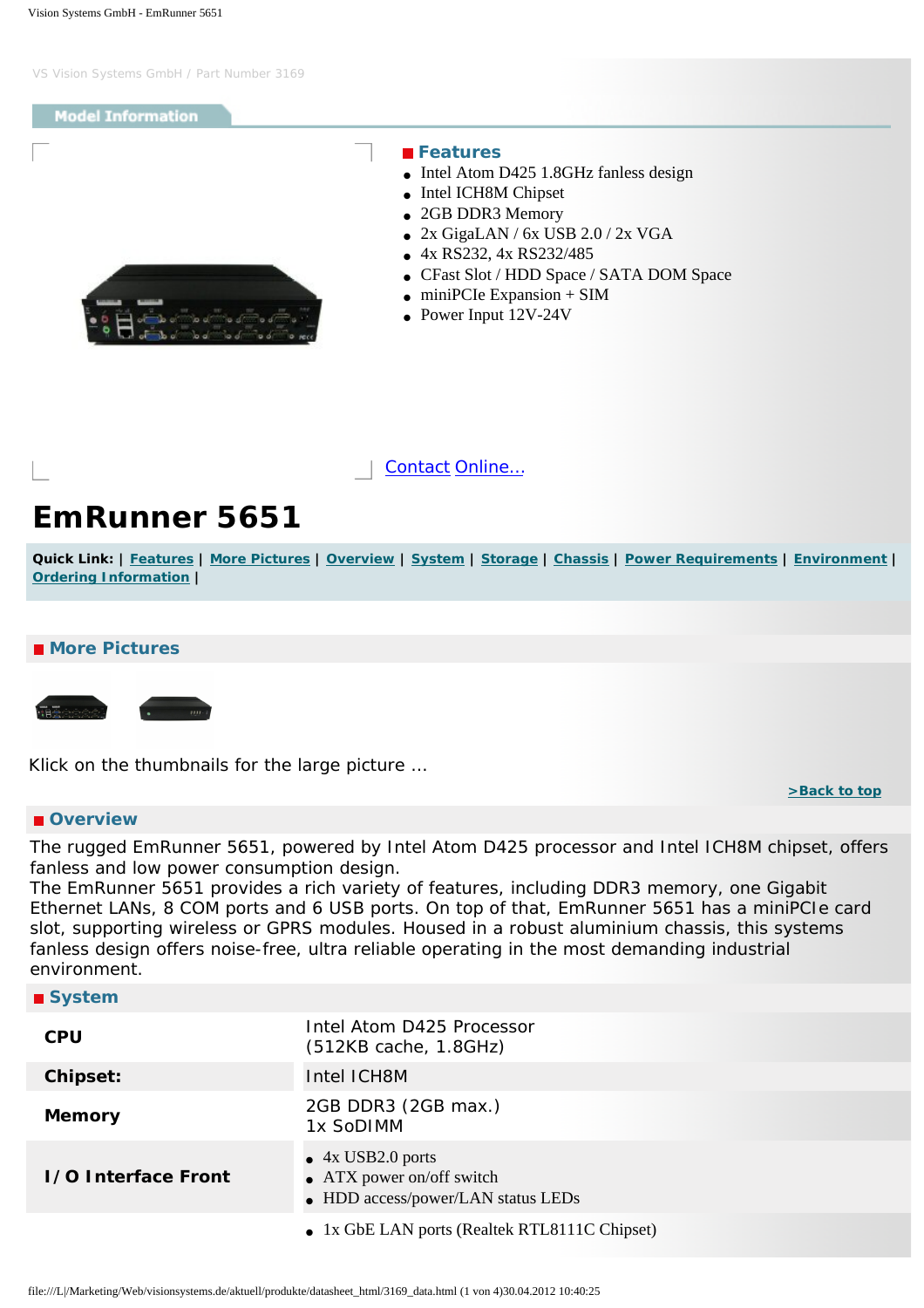<span id="page-1-4"></span><span id="page-1-3"></span><span id="page-1-2"></span><span id="page-1-1"></span><span id="page-1-0"></span>

| <b>1/0 Interface Rear</b> | $\bullet$ 2x USB 2.0 ports<br>2x DB15 VGA port<br>4x DB9 serial port RS232<br>$\bullet$<br>• 4x DB9 serial port RS232/485<br>$\bullet$ 1x earphone-out<br>$\bullet$ 1x mic-in<br>$\bullet$ 12-24V DC power input | >Back to top       |
|---------------------------|------------------------------------------------------------------------------------------------------------------------------------------------------------------------------------------------------------------|--------------------|
| ■ Storage                 |                                                                                                                                                                                                                  |                    |
| HDD/SSD                   | 1x 2.5" SATA HDD drive bay; SATA DOM Space                                                                                                                                                                       |                    |
| <b>Flash</b>              | 1x internal CFast socket                                                                                                                                                                                         |                    |
|                           |                                                                                                                                                                                                                  | >Back to top       |
| $\blacksquare$ Chassis    |                                                                                                                                                                                                                  |                    |
| Construction              | Aluminium chassis with fanless design                                                                                                                                                                            |                    |
| <b>Expansion slot</b>     | 1x miniPCle + SIM                                                                                                                                                                                                |                    |
| <b>Dimensions</b>         | 250x 180x 50mm                                                                                                                                                                                                   | >Back to top       |
| <b>Power Requirements</b> |                                                                                                                                                                                                                  |                    |
| <b>DC</b>                 | 12V - 24V DC on-board power support                                                                                                                                                                              |                    |
| <b>AC</b>                 | 19V, 60W external power adapter                                                                                                                                                                                  |                    |
|                           |                                                                                                                                                                                                                  | >Back to top       |
| <b>Environment</b>        |                                                                                                                                                                                                                  |                    |
| <b>Operating Temp.</b>    | $0^{\circ}$ C - $50^{\circ}$ C                                                                                                                                                                                   |                    |
| Storage Temp.             | $-20^{\circ}$ C $-80^{\circ}$ C                                                                                                                                                                                  |                    |
|                           |                                                                                                                                                                                                                  | >Back to top       |
| Ordering Information      |                                                                                                                                                                                                                  |                    |
| Part number               | 3169<br>EmRunner 5651                                                                                                                                                                                            |                    |
| <b>Packing list</b>       | EmRunner 5651 Embedded System<br>(incl. CPU 1.8GHz, 2GB DDR3 RAM)<br>Power supply<br>Driver CD, English documentation                                                                                            |                    |
|                           |                                                                                                                                                                                                                  | $\sim$ Pack to top |

<u>>васк то top</u>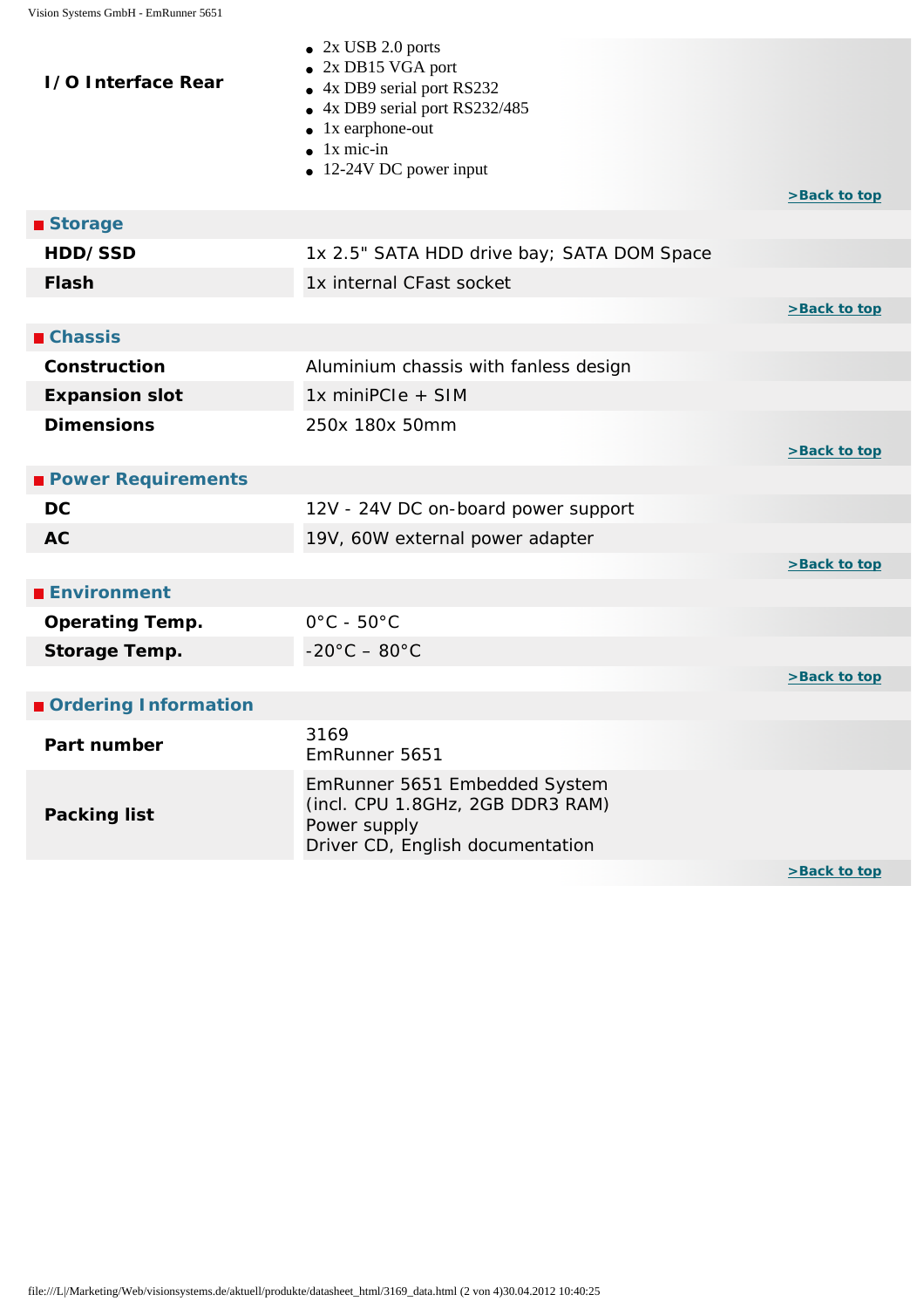